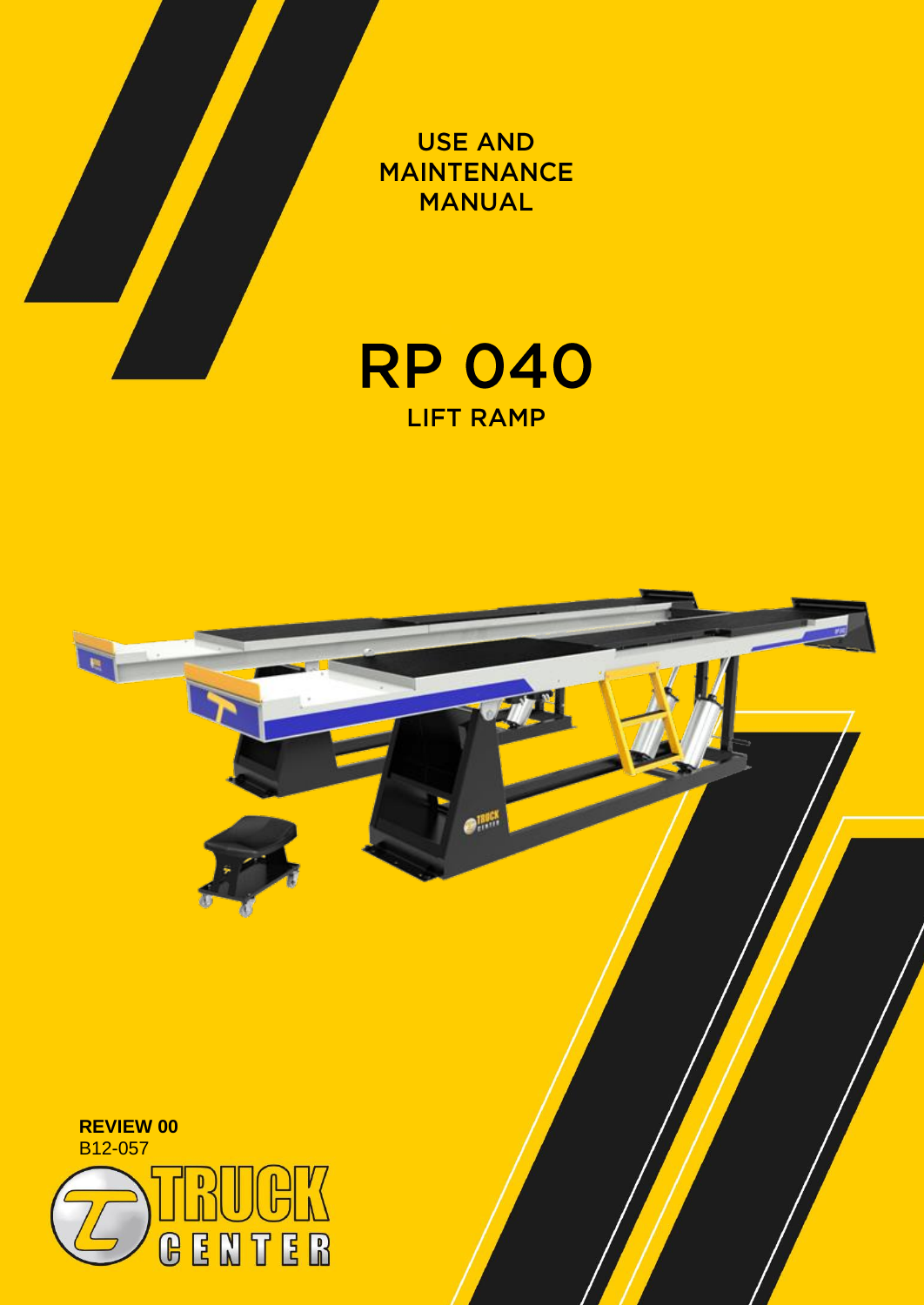# **CONTENTS**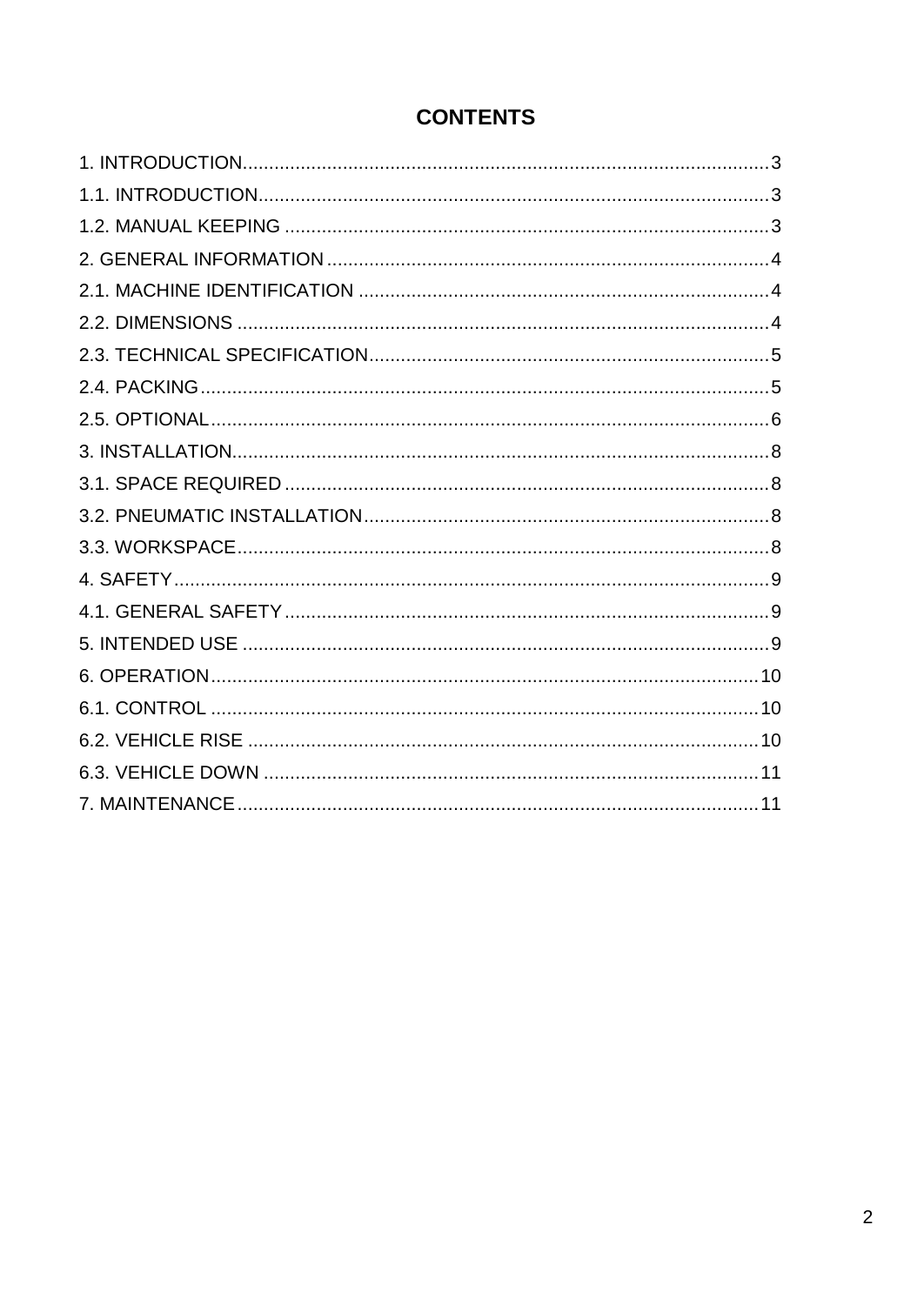# <span id="page-2-0"></span>**1. INTRODUCTION**

### <span id="page-2-1"></span>**1.1. INTRODUCTION**

Thank you for purchasing a product from the line of pneumatic ramps. The machine has been manufactured in accordance with the very best quality principles. Follow the simple instructions provided in this manual to ensure the correct operation and long life of the machine. Read the entire manual thoroughly and make sure you understand it.

### <span id="page-2-2"></span>**1.2. MANUAL KEEPING**

For a proper use of this manual, the following is recommended:

- Keep the manual near the lift, in an easily accessible place.
- Keep the manual in an area protected from the damp.
- Use this manual properly without damaging it.
- Any use of the machine made by operators who are not familiar with the instructions and procedures contained herein shall be forbidden.

This manual is an integral part of the manual: it shall be given to the new owner if and when the machine is resold.

#### **TO THE READER**

Every effort has been made to ensure that the information contained in this manual is correct, complete and up-to date. The manufacturer is not liable for any mistakes made when drawing up this manual and reserves the right to make any changes due the development of the product, at any time.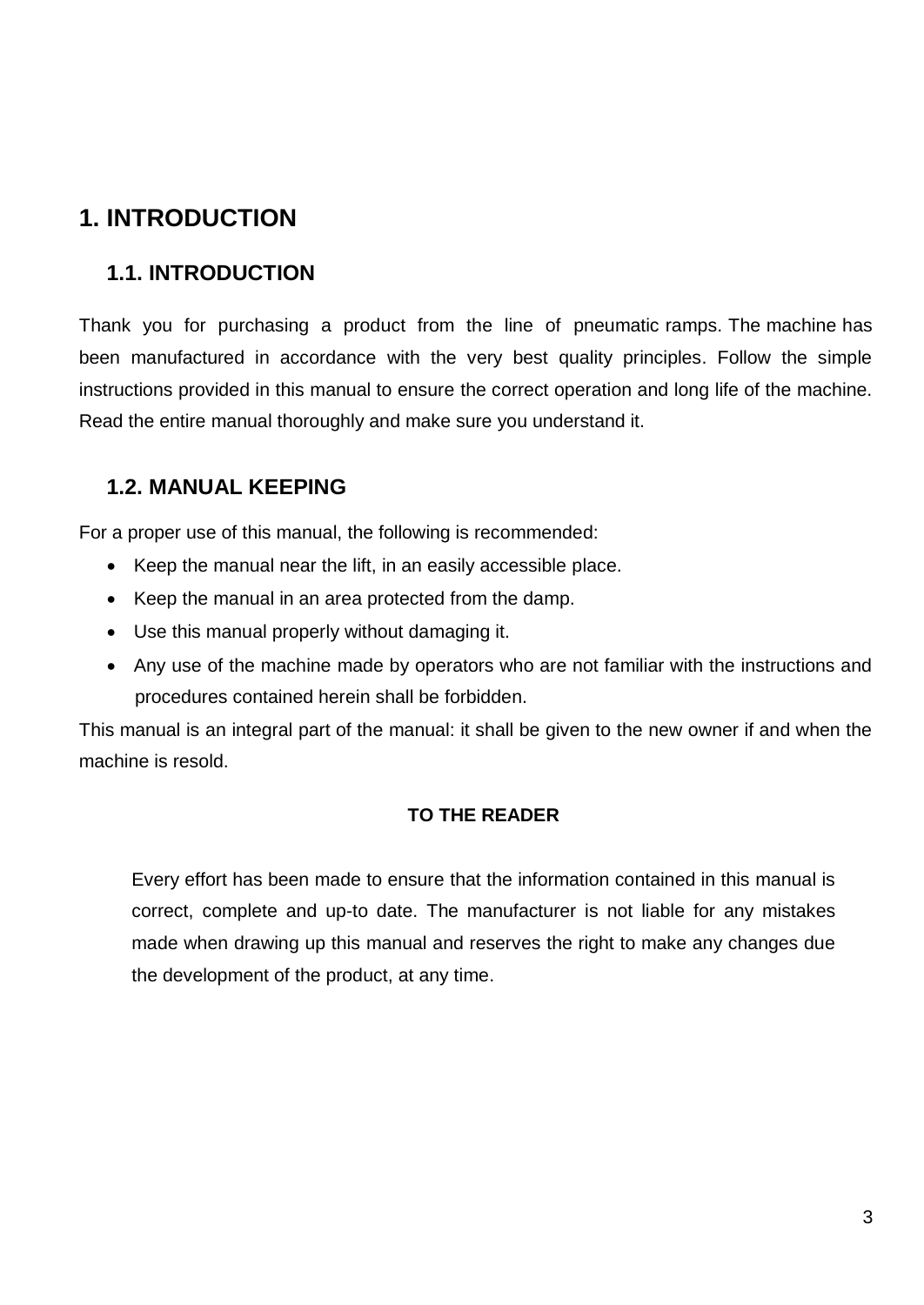## <span id="page-3-0"></span>**2. GENERAL INFORMATION**

### <span id="page-3-1"></span>**2.1. MACHINE IDENTIFICATION**

Serial number plate attached to the equipment must not be removed. It will facilitate the identification of it when technical assistance is required.



Figure 1

### <span id="page-3-2"></span>**2.2. DIMENSIONS**



Figure 2

Values in millimeters.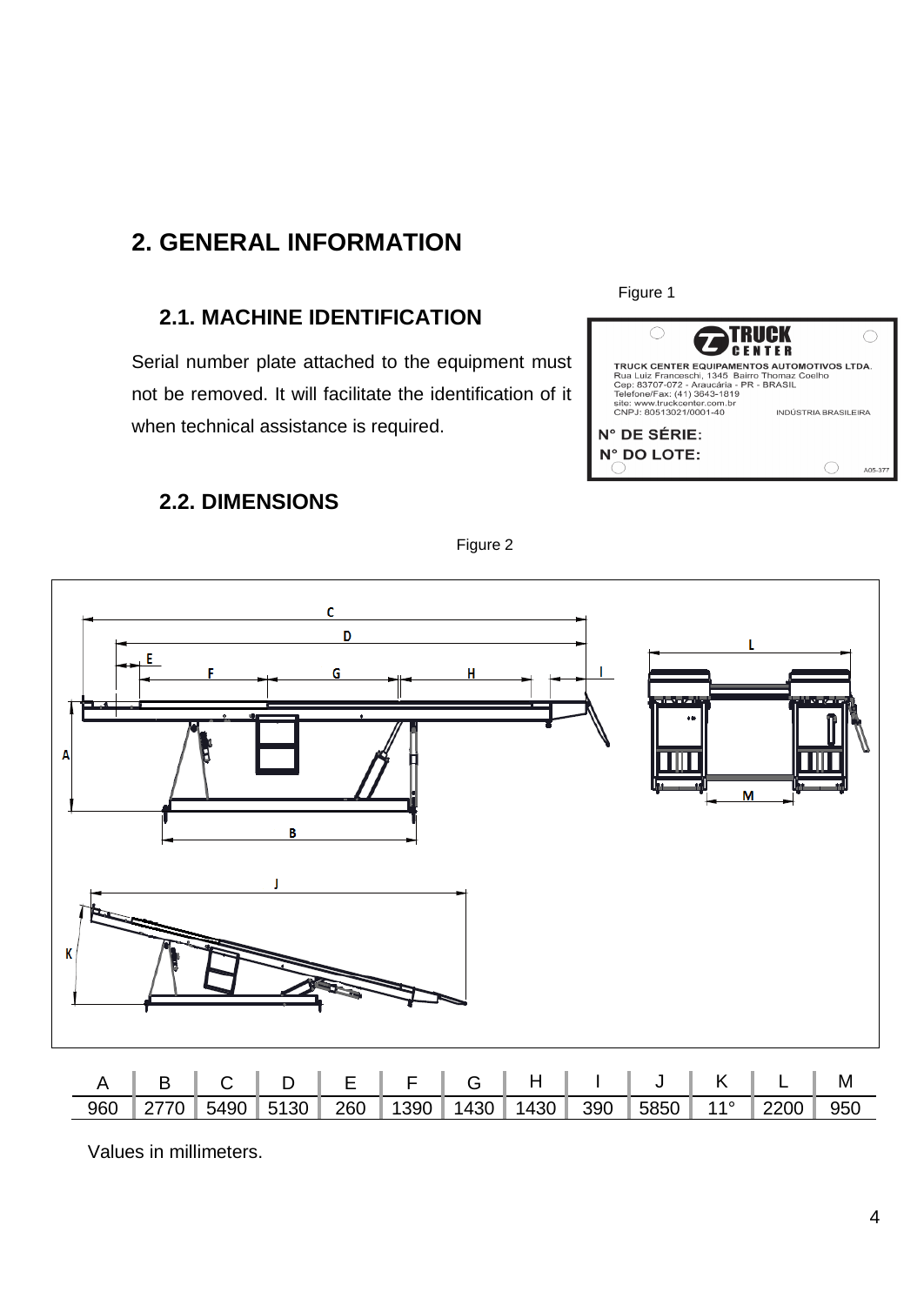### <span id="page-4-0"></span>**2.3. TECHNICAL SPECIFICATION**

| Lifting by 4 pneumatic pistons.     |  |
|-------------------------------------|--|
| It has air control unit (LUBRIFIL). |  |

**OBS.** The lifting capacity of the ramp RP-40 is directly related to the load distribution on it. Vehicles with less distance between axle have ease in their elevation, since vehicles with larger axles have resistance in their elevation, since it is linked to the weight distribution in the platform of the ramp.

### <span id="page-4-1"></span>**2.4. PACKING**

 The equipment must be transported in its original packaging and kept in the position shown on the package itself.

| <b>Description</b>                   |  |  |
|--------------------------------------|--|--|
| <b>LEFT BRIDGE</b>                   |  |  |
| <b>RIGHT BRIDGE</b>                  |  |  |
| <b>LEFT BASE</b>                     |  |  |
| <b>RIGHT BASE</b>                    |  |  |
| <b>STABILIZER BEAM</b>               |  |  |
| SUPPÓRT FOOT OF THE BRIDGES          |  |  |
| <b>STAIRS</b>                        |  |  |
| <b>SEAT TO GEOMETRY</b>              |  |  |
| <b>PNEUMATIC ELEVATOR - OPTIONAL</b> |  |  |
| <b>LOCK FRONT TIRE</b>               |  |  |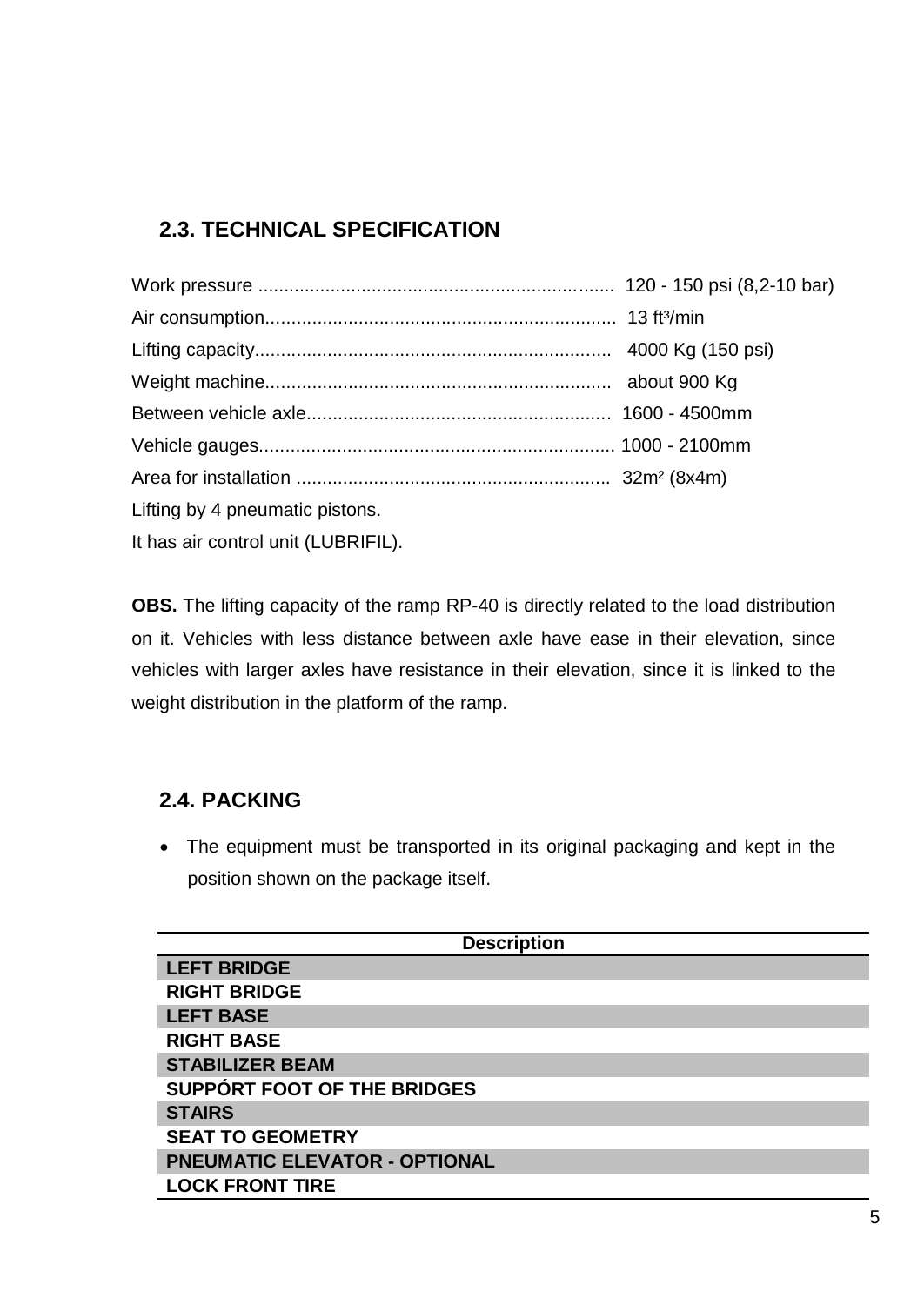#### **LOCK BACK TIRE**

### <span id="page-5-0"></span>**2.5. OPTIONAL**

## **2.5.1. PNEUMATIC ELEVATOR**

Figure 2



Figure 4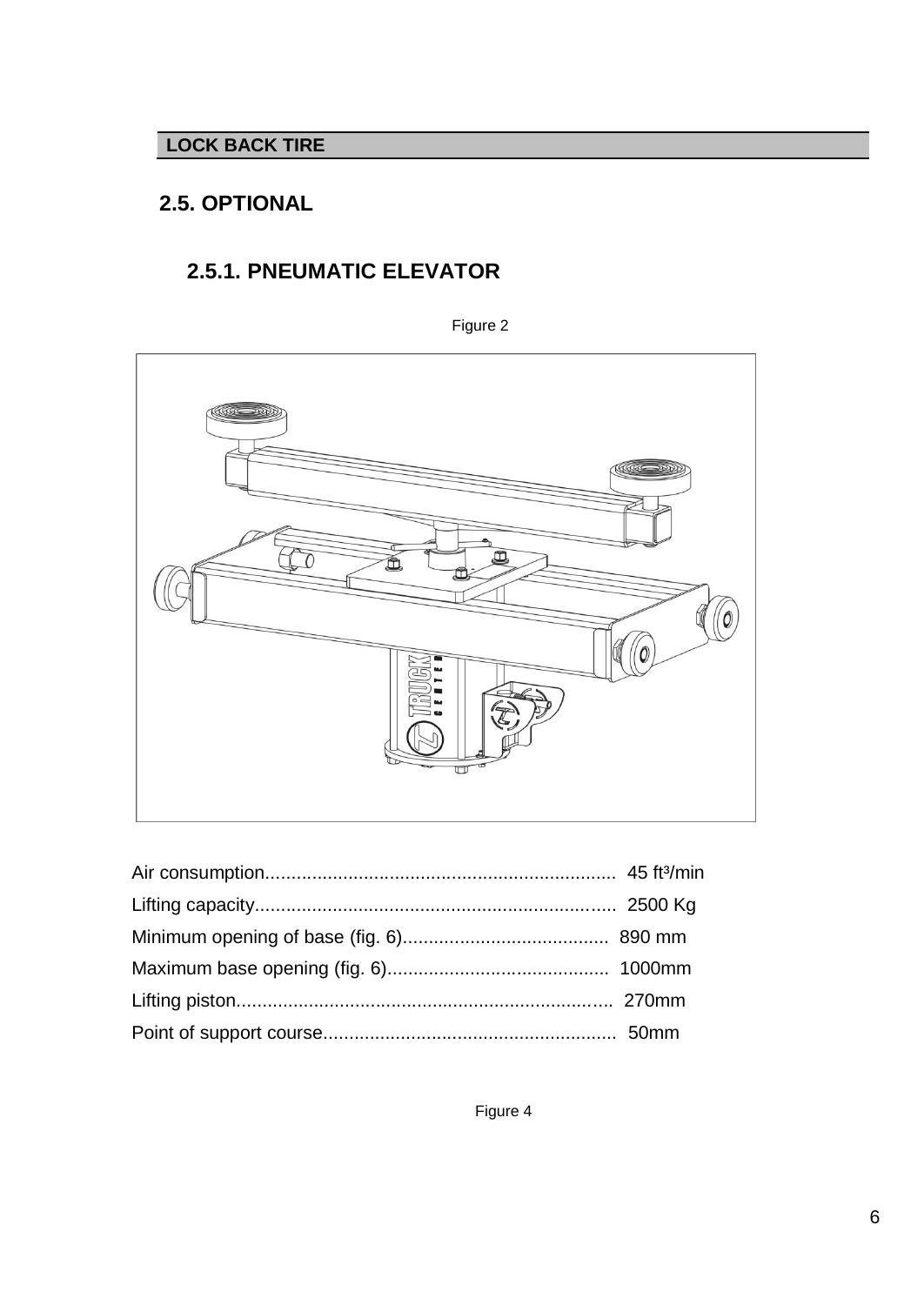

#### **2.5.2. INSTALLATION PNEUMATIC ELEVATOR**

Support the wheels on one side of the base of the Pneumatic Lift in the inner channels of the Pneumatic Ramp (fig 5).

Also adjust the distance of the wheel bolts according to the internal clearance of the Pneumatic Ramp, until the wheels on the other side of the base are in the groove (fig.6).



Install the pneumatic piston by placing it upside down on the base (fig.7).



**ATTENTION:** Observe the correct positioning of the piston to prevent possible fall.

Install the accessory with a support (Figure 8) or two supports (Figure 9) on the piston rod as required.



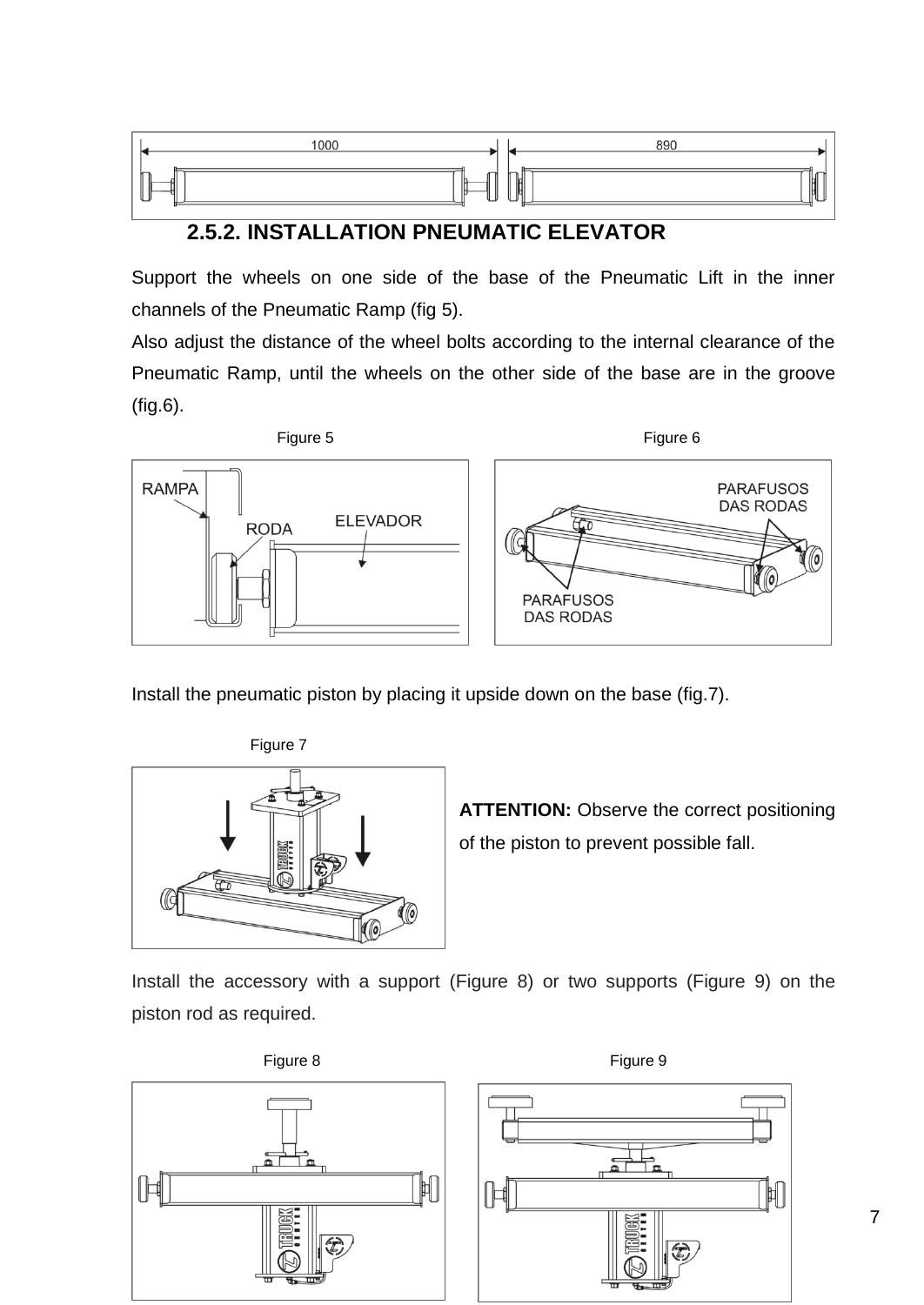## <span id="page-7-0"></span>**3. INSTALLATION**

### <span id="page-7-1"></span>**3.1. SPACE REQUIRED**

- The ramp must be located on a flat floor of solid construction, preferably concrete. The kit should be fixed to the ground by ½ "bolts at all eight drilling points.
- It must be installed in a covered place (protected from "weather"), on a level floor with 10 cm of reinforced concrete at least.
- There should be a free space for work (4.2 m x 8.2 m) as shown in figure 10

### <span id="page-7-2"></span>**3.2. PNEUMATIC INSTALLATION**

- Pneumatic installations must be performed by qualified personnel.
- The equipment should be as close as possible to the air compressor.
- Use a pipe of at least 3/4 ".
- The hose connecting the pipe to the Ramp should be  $\varnothing$  3/4 "and a maximum of 5 meters.
- The pneumatic line must be properly primed (moisture-drained and nonlubricated) at 120 to 150 psi (8.2 to 10 bar) maximum.

#### <span id="page-7-3"></span>**3.3. WORKSPACE**

Figure 10

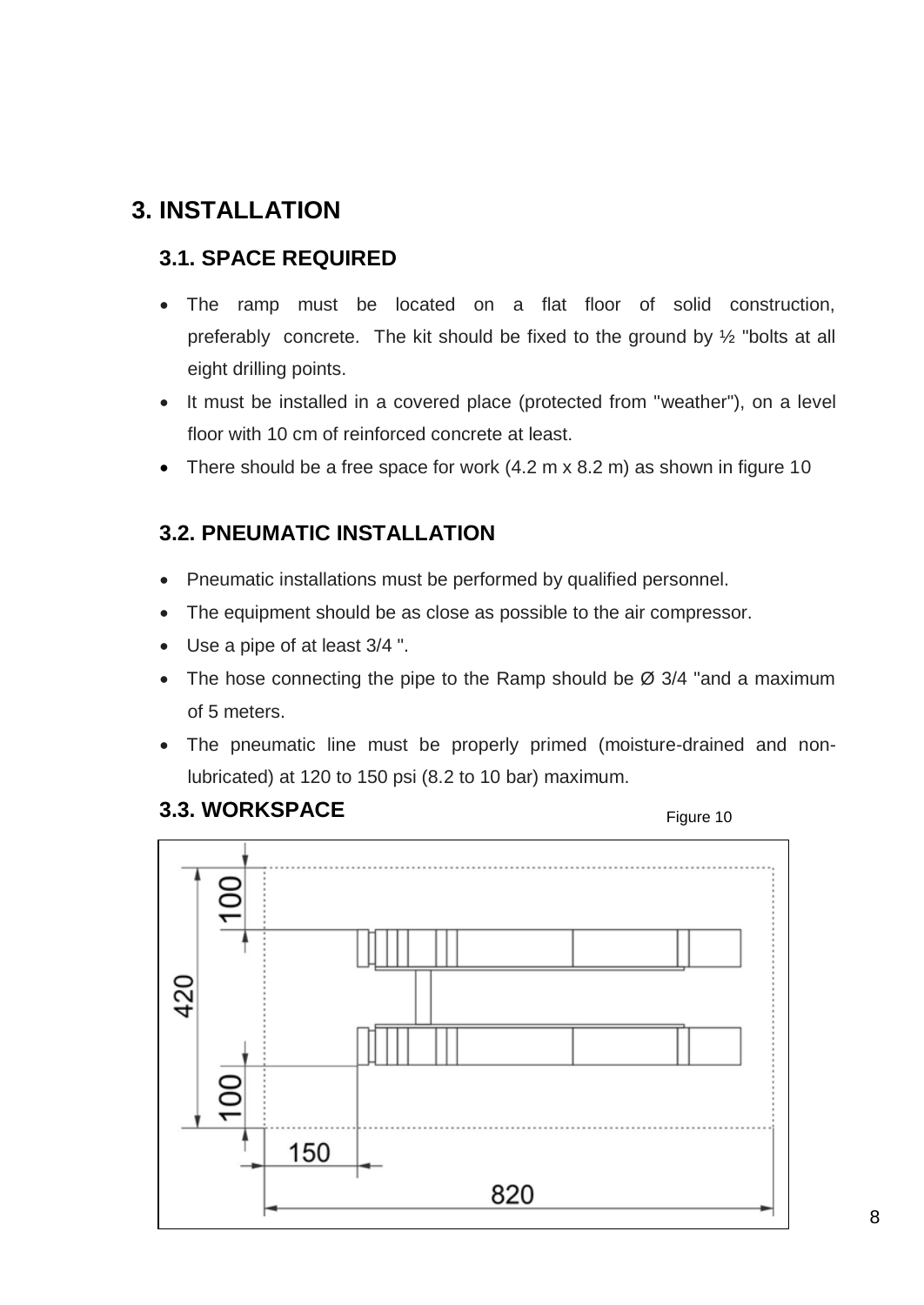**Attention**: if RP-40 is used with 3D, the dimension of 150cm passes to 200cm

## <span id="page-8-0"></span>**4. SAFETY**

### <span id="page-8-1"></span>**4.1. GENERAL SAFETY**

- The lift ramp should only be used by duly authorized and trained personnel.
- The lift ramp should not be used for purposes other than those described in the instruction manual.
- Under no way should lift ramp be modified except for those modifications made explicitly by THE MANUFACTURER.
- Never remove the safety devices. Any work on the machine should only be carried out by specialist personnel.
- Avoid using strong jets of compressed air for cleaning.
- The machine operator should avoid wearing clothes with flapping edges. Make sure that unauthorized personnel do not approach the machine during the work.
- Improve the presence of people inside the vehicle during operations.
- Do not leave the vehicle on the platform if it is not level.
- Do not leave the vehicle for a long period of time with the pressurized pneumatic system and the feet already positioned for descent.

## <span id="page-8-2"></span>**5. INTENDED USE**

- The RP-40 Pneumatic Ramp is intended for use exclusively for vehicle lifting of a maximum of 4,000 kg.
- With the Ramp-RP-40, it will enable operations that involve steering alignment, as well as easy access to all parts of the vehicle's suspension.
- It should be used only within the intended use; any other use is considered improper.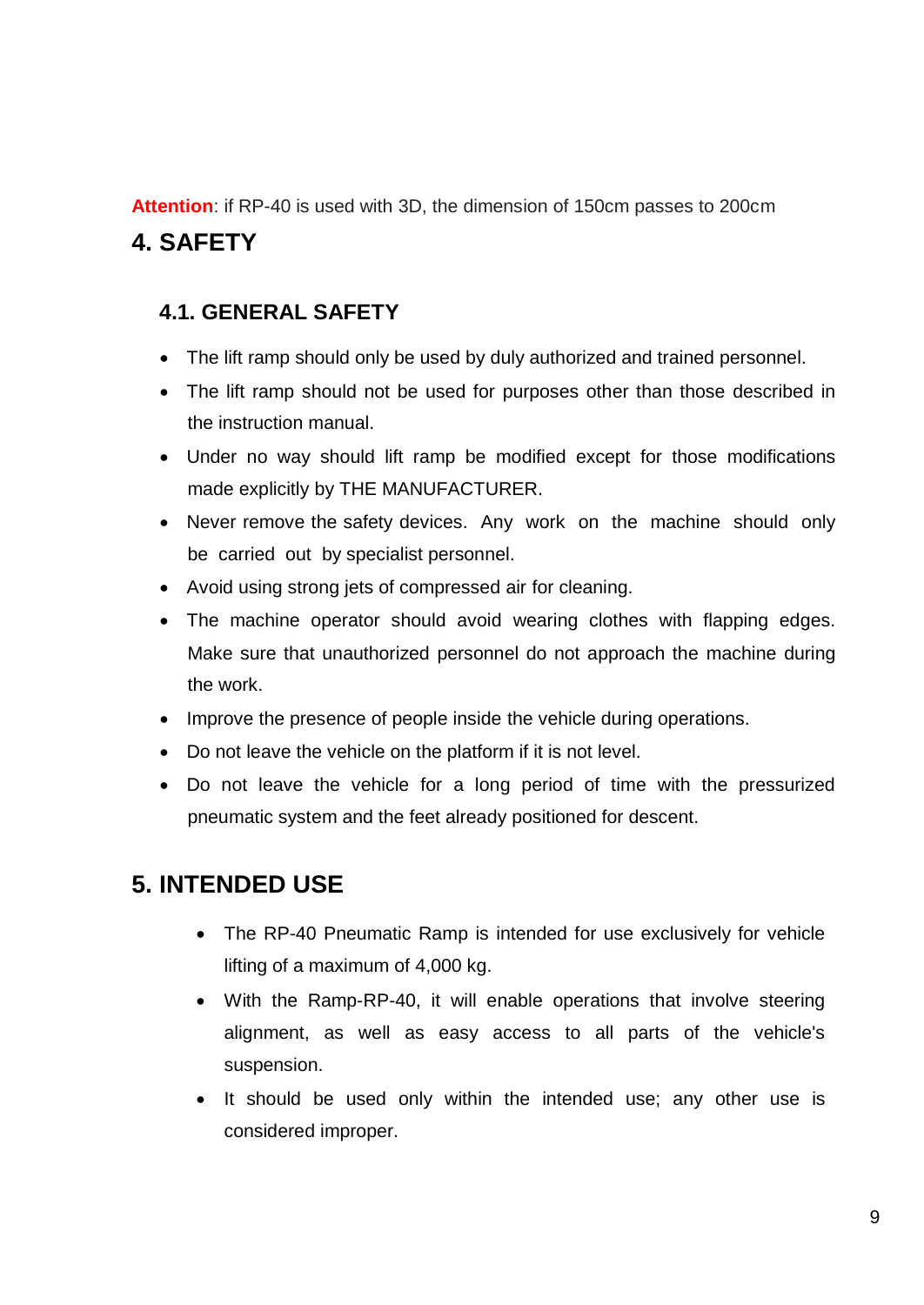- Prohibited loaded vehicles (trucks and vans) whose gross weight exceeds the suspension capacity of the ramp.
- For any questions regarding use, installation or maintenance, consult this manual and / or our technical department.
- CAUTION: Do not use the ramp when the vehicle is loaded
- In particular **THE MANUFACTURER** cannot be held responsible for any damage caused through the use of ramp for purposes other than those specified in this manual, and therefore inappropriate, incorrect and unreasonable.

# <span id="page-9-0"></span>**6. OPERATION**

### <span id="page-9-1"></span>**6.1. CONTROL**

Button valve located on the side of the ramp near the access ladder, manual actuation according to figure 11 below.







Instruções

Puxar a válvula para subir

Empurrar a válvula para descer

### <span id="page-9-2"></span>**6.2. VEHICLE RISE**

- Adjust the rear movable platforms according to the gauge of the vehicle.
- Position the vehicle in an aligned and centralized way with the Ramp.
- Raise carefully with the vehicle, leaving the front wheel as close as possible to the orbital platform.
- Request that another operator activate the valve to climb the ramp and adjust the distance of the orbital platform freeing the pins locking it.
- After the ramp finish the elevation. Move the vehicle until the front wheels are on the Orbital Platforms.
- Turn the vehicle's stationary brake and turn it off.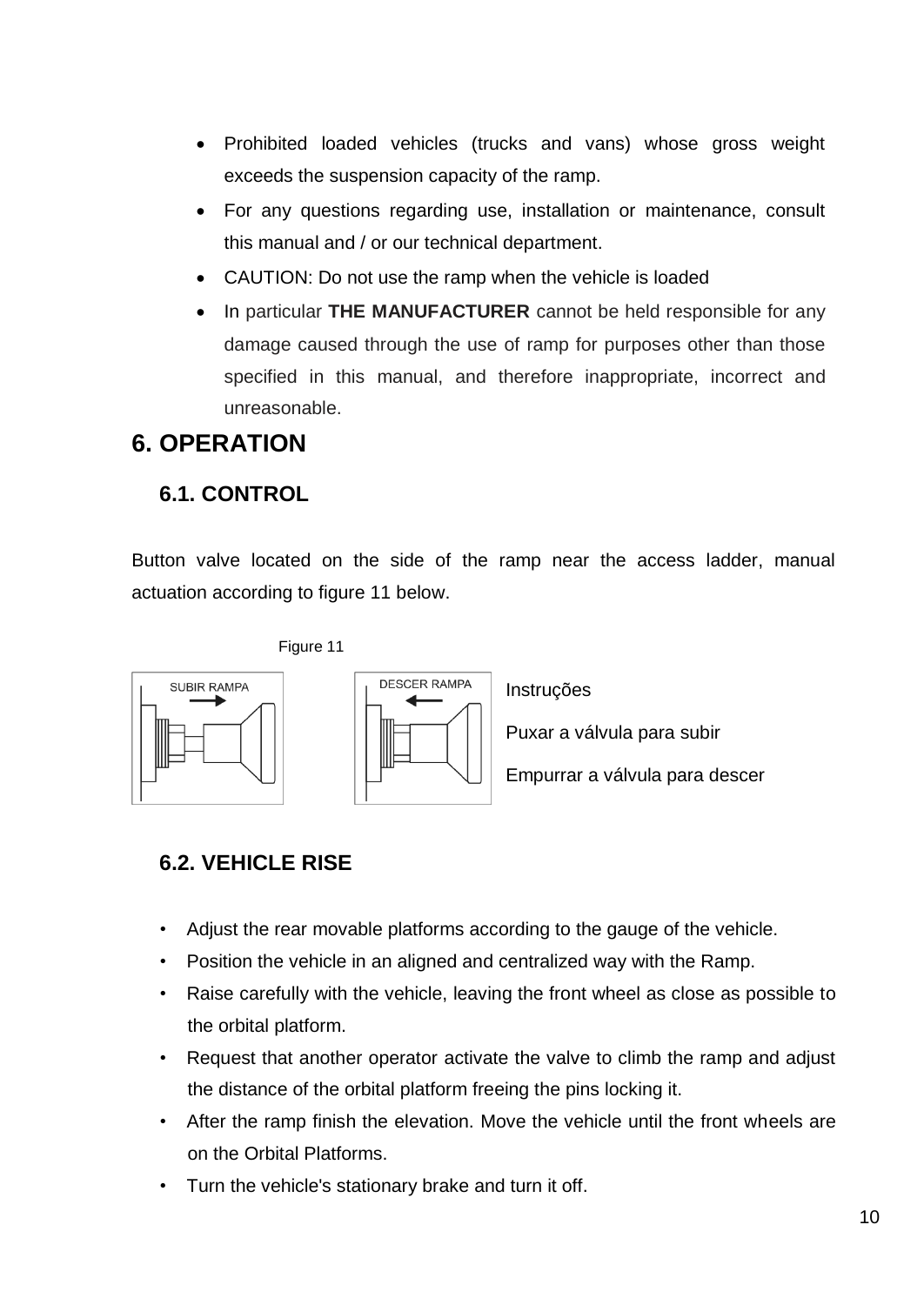- Install lock brake and flywheel lock if necessary.
- Get down the vehicle and check that the support feet are positioned correctly.
- Turn valve to lower Ramp under support feet.
- Position the shims on the left rear tire.
- Initiate the maintenance / alignment of the vehicle.

ATTENTION: Position a shim in the front and a rear left rear tire.

### <span id="page-10-0"></span>**6.3. VEHICLE DOWN**

- Remove the rear tire chocks with the vehicle brake still engaged.
- Pull the valve knob (fig.11) to raise the Ramp and release the feet.
- To learn the Ramp's support feet with the chain.
- Log in the vehicle, remove brake latch and flywheel lock if engine has been installed.
- Request another operator to actuate the valve to descend the Ramp.
- Remove the vehicle carefully from the Pneumatic Ramp.

# <span id="page-10-1"></span>**7. MAINTENANCE**

Some preventive maintenance services can be performed by the owner:

Regularly clean the ramp to avoid accumulation of solid and liquid residues that contribute to the wear and corrosion of parts.

Keep the air line with correct pressure. "Excess pressure causes rupture of seals, valve breakage or wear".

Keep compressed air free from moisture. Humidity in the air causes oil deterioration and internal corrosion, leading to the creation of solid waste that depletes the seals, causes clogging, and engages valves.

Purge the filter daily.

Constant air lubrication. Maintain pneumatic oil (S10 or SIMILAR) in the grease cup, adjusting for 6 to 8 drops at each lift of the Pneumatic Ramp. The lack of FLOW (circulation) of the oil in the lubrication system will cause serious damage to the pneumatic systems. Never use oil for hydraulic systems or it is not recommended.